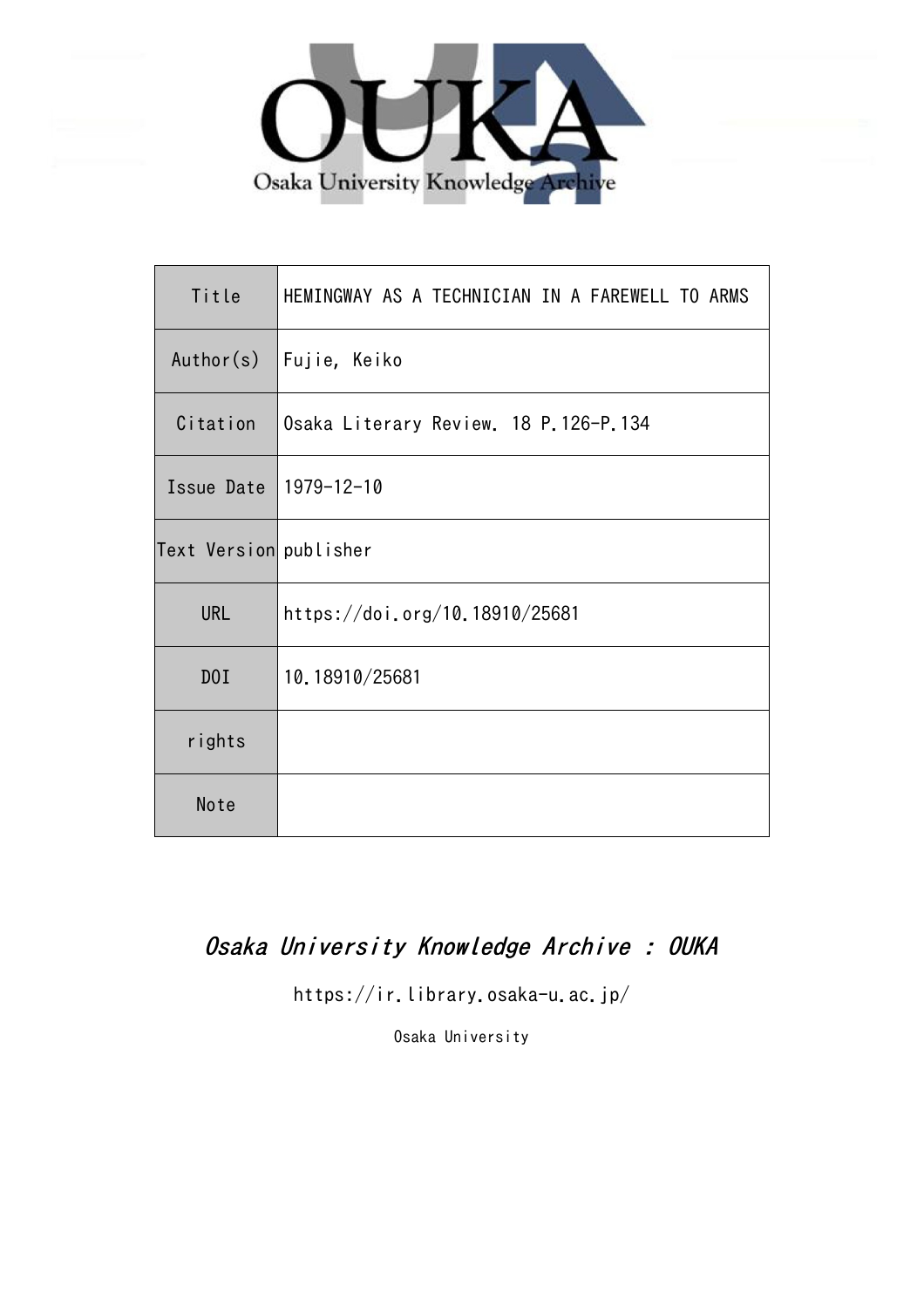# HEMINGWAY AS A TECHNICIAN IN A FAREWELL TO ARMS

## Keiko Fujie

For his great craftsmanship, Ernest Hemingway has been a critics' concern for more than a half century. Many of them praise him as an artist or an aethetician, but very few of seem to have really investigated. By focussing on the craft, especially on the skillful description of landscapes, this essay tries to approach one of Hemingway's masterpieces, A Farewell to Arms. I must make an apology that this will be rather rambling and so expansive as to contain a variety of related topics, but it begins with the meaning of the description of landscapes and develops into metaphor, simile, and symbolism touching upon premonitions.

Not only landscapes but also weather and climate; what the characters see or where they are; Hemingway details in this novel. The meaning of such objective reality is, first to establish background, second to create mood, then to suggest unstated emotion. A Farewell to Arms begins with the famous paragraph:

 In the late summer of that year we lived in a house in a village that looked across the river and the plain to the mountains. In the bed of the river there were pebbles and boulders, dry and white in the sun, and the water was clear and swiftly moving and blue in the channels. Troops went by the house and down the road and the dust they raised powdered the leaves of the trees.

The trunks of the trees too were dusty and the leaves fell early that year and we saw the troops marching along the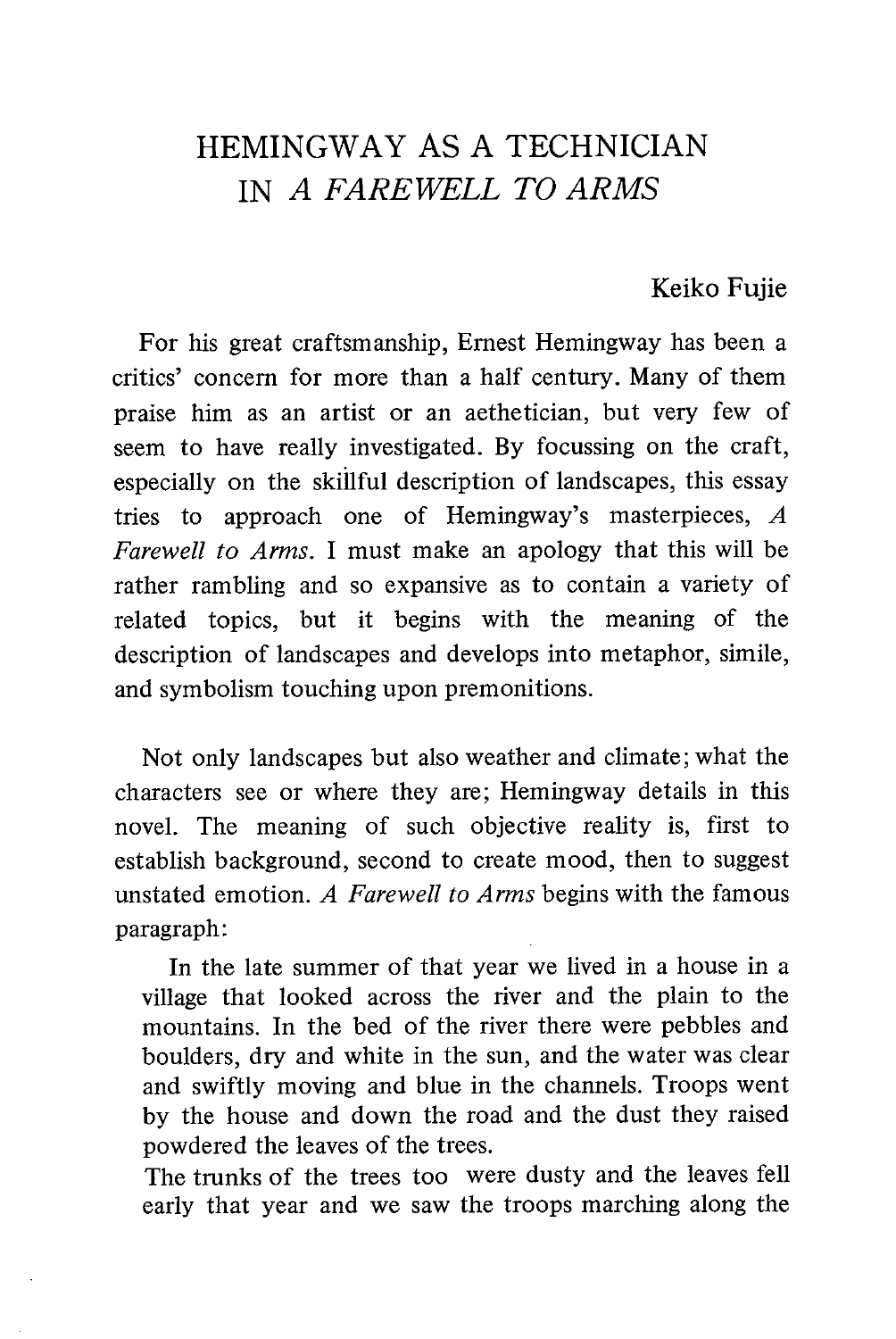#### Keiko Fujie 127

road and the dust rising and leaves, stirred by the breeze, falling and the soldiers marching and afterwards the road bare and white except for the leaves.<sup>1</sup>

This is one of the numerous descriptions of landscapes and the very first one throughout the whole story. This delineates setting or indicates locale, and is serving as a general setting for the whole first part of the novel. Moreover, by its sombre tone; dust, falling leaves, bare road and so on, the paragraph establishes gloomy mood of doom, one of the dominant mood of this novel.

At the beginning of chapter 25, Frederick Henry returns from Milan to Gorizia after parting from his sweetheart, Catherine Barkley:

Now in the fall the trees were all bare and the roads were muddy. I rode to Gorizia from Udine on a camion. We passed other camions on the road and I looked at the country. The mulberry trees were bare and the fields were brown. There were wet dead leaves on the road from the rows of bare trees and men were working on the road, tamping stone in the ruts from piles of crushed stone along the side of the road between the trees.<sup>2</sup>

This passage, just like the former one, indicates where the character is and creates sombre mood. But it seems to me that there is more to it than that. What Frederick Henry sees are the bare trees, the brown fields, wet dead leaves, and so on. Those reflect Henry's mind; lonely, miserable: and convey his mind to the reader. His feelings are not discussed, but are suggested by the perception he reports.

Not only the scenic description, but Hemingway details Rinaldi's room, a hospital in Milan, a hotel in Milan, and other things. When Catherine is fighting for life in labor, Frederick Henry goes out to breakfast: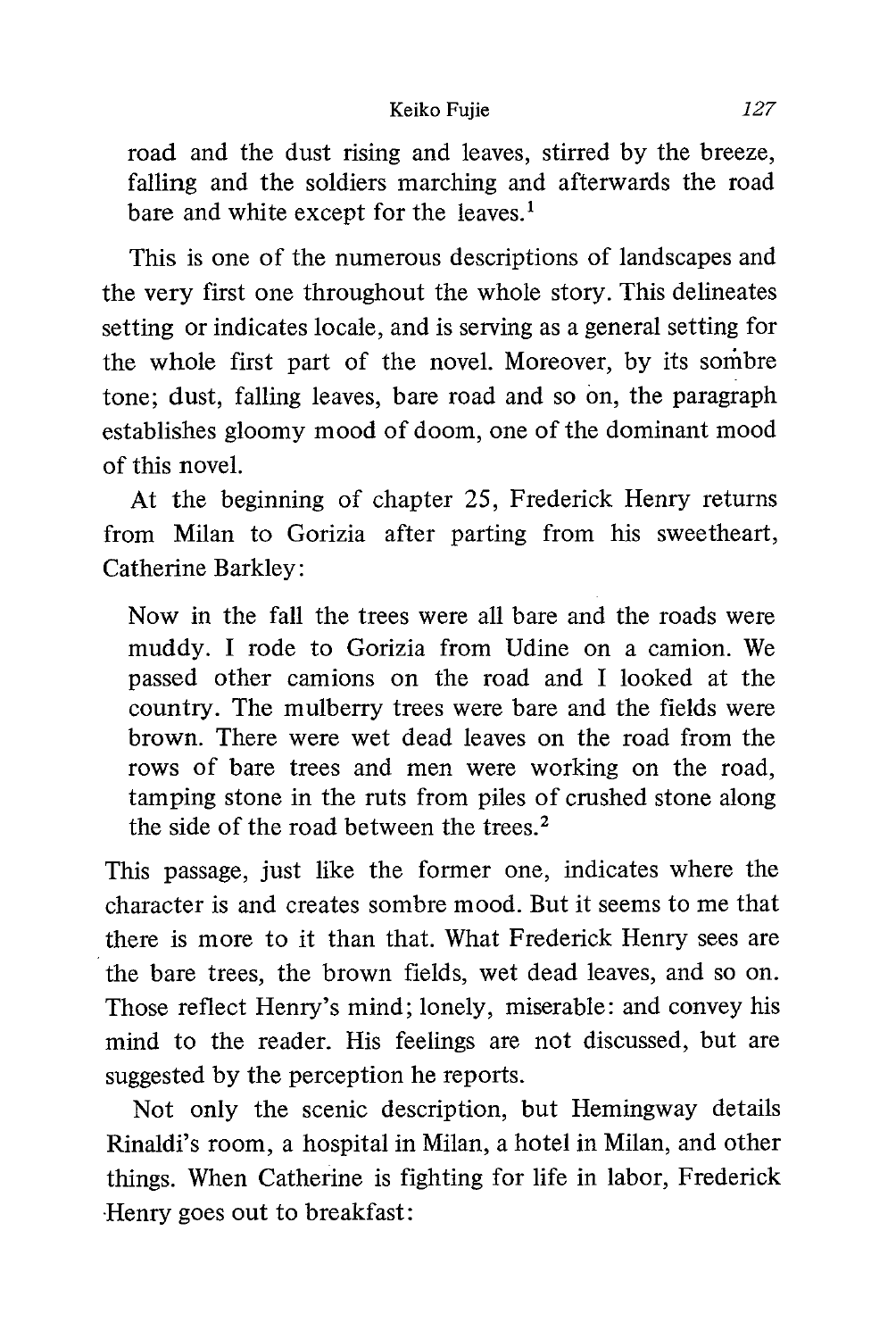Outside along the street were the refuse cans from the houses for the recollector. A dog was nosing at one of the cans.

 "What do you want?" I asked and looked in the can to see if there was anything I could pull out for him; there was nothing on top but coffee-grounds, dust and some dead flowers.

"There isn't anything, dog, " I said.<sup>3</sup>

Here again, the refuse can, its contents; coffee-grounds, dust and some dead flowers; and the dog suggest Henry's feelings for the end of the happy life which he and Catherine shared and their love, Catherine's death, and human fate at large.

Thus the details of objective reality, as I cited the two paragraphs for example, perform function of suggesting unstated emotion of the characters, and unconsciously conveying the emotion to the reader to elicit emotional response. This type of technique, T.S. Eliot calls "objective correlative." He says: "The only way of expressing emotion in the form of art is by finding an 'objective correlative'; in other words, a set of objects, a situation, a chain of events which shall be the formula of that particular emotion, such that when the external facts, which must terminate in sensory experience, are given, the emotion is immediately evoked."' As Earl Rovit says,<sup>5</sup> it would be too much to suggest that Hemingway learned from Eliot how to capture emotion in prose, but Eliot's "objective correlative" makes an excellent definition of one of Hemingway's major techniques.

The refuse can and its contents represent Henry's mind and his mind is like the refuse can, or in the preceding paragraph, the bare trees represent Henry's mind and his mind is like the bare trees. Thus the objective correlative essentially carries metaphoric and symbolic import. Sometimes it becomes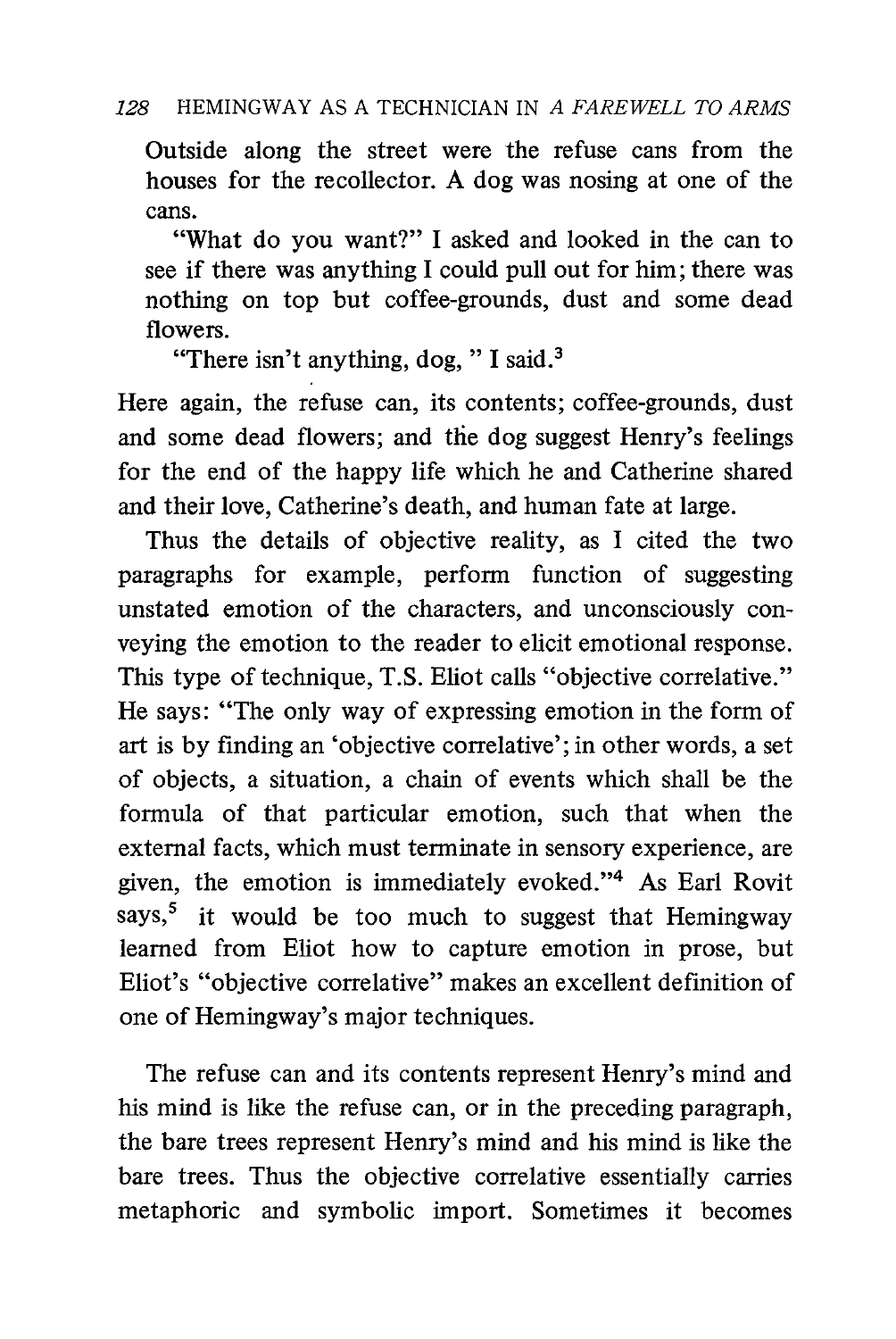consistent and is fashioned into symbols, or it takes a form of simile or metaphor.

In the earlier part of the novel, Frederick Henry compares his flirtation with Catherine Barkley to a game:

She was looking at me in the dark. I was angry and yet certain, seeing it all ahead like the moves in a chess game.6

I knew I did not love Catherine Barkley nor had any idea of loving her. This was a game, like bridge, in which you said things instead of playing cards. Like bridge, you had to pretend you were playing for money or playing for some stakes. Nobody had mentioned what the stakes were. It was all right with me.7

Henry's flirtatious mind is well reflected. The image of a chess game, in which players know what's coming next, and that of bridge, played for some stakes, are almost visible and well represent flirtation. The reader might have a picture in mind of duplicated images of games and those of flirtation.

Later, in the face of Catherine's death, Frederick Henry compares the human predicament to a baseball game: "They threw you in and told you the rules and the first time they caught you off base they killed you."6 Daniel Fuchs quotes this line and mentions Hardy in connection with this novel, asserting the Presedent of the Immortals underlies the work: Henry is on a modest version of the President of the Immortals. There lies Hemingway's nihilism, says he.<sup>9</sup> But he seems to be deceiving because, I think, Hemingway's nihilism lies not in the sentence but outside the sentence. The matter is the comparison with the baseball game. Human predicament is no more than a touch out of a baseball game. When looking Catherine's death in the face, the reader has an image of baseball game at most. It may sound even ridiculous to us spectators. We may call it spectator's irony. The meaning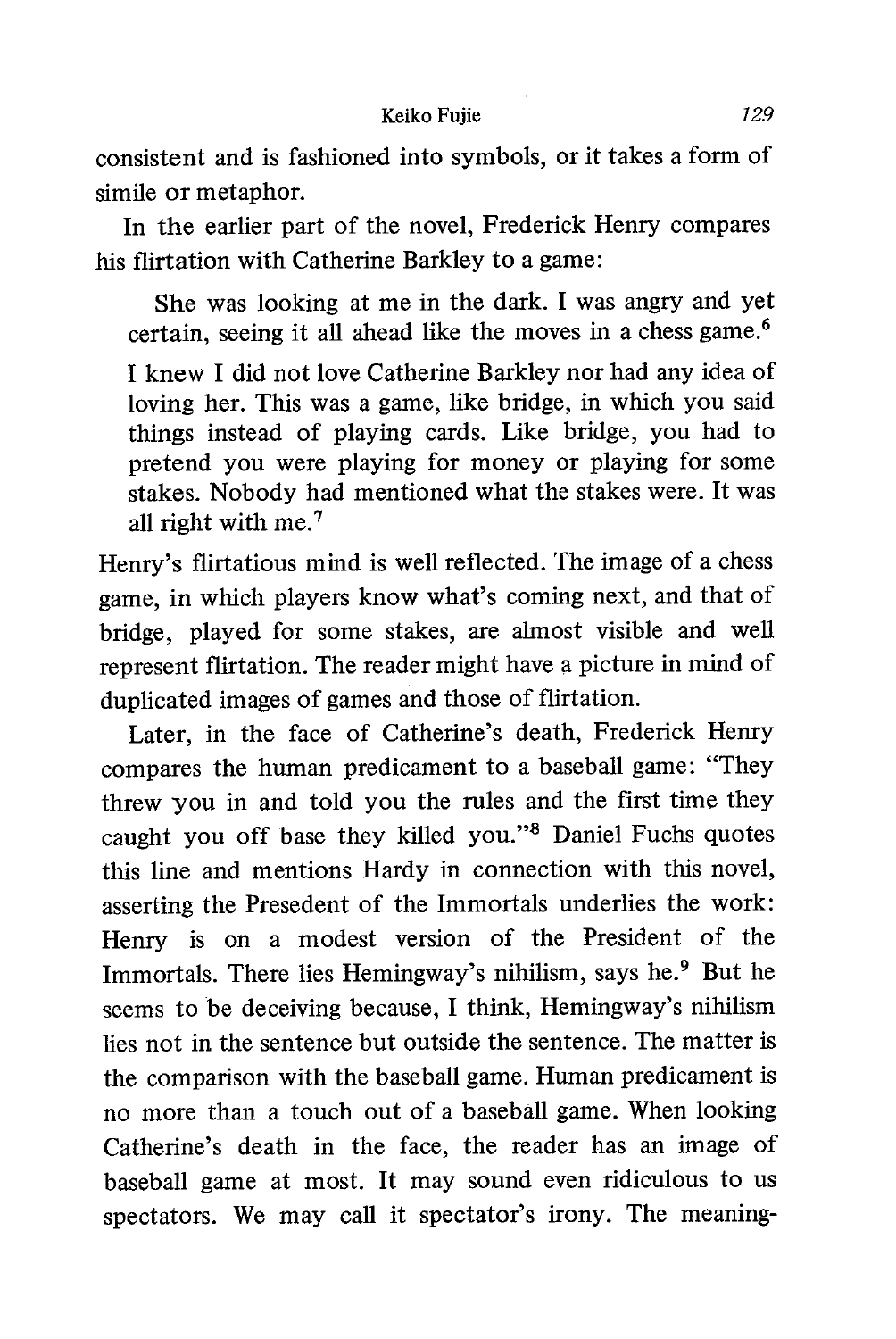130 HEMINGWAY AS A TECHNICIAN IN A FAREWELL TO ARMS lessness is the very nihilism of Hemingway.

Next, Frederick Henry remembers a swarm of ants:

Once in camp I put a log on top of the fire and it was full of ants. As it commenced to burn, the ants swarmed out and went first towards the center where the fire was, then turned back and ran towards the end. When there were enough on the end they fell off into the fire. Some got out, their bodies burnt and flattened, and went off not knowing where they were going. But most of them went toward the fire and then back toward the end and swarmed on the cool end and finally fell off into the fire. I remember thinking at the time that it was the end of the world and a splendid chance to be a messiah and lift the log off the fire and throw it out where the ants could get off onto the ground. But I did not do anything but throw a tin cup of water on the log, so that I would have the cup empty to put whisky in before I added water to it. I think the cup of water on the burning log only steamed the ants. 10

Carlos Baker also touches upon Hardy: "If a Hardyan President of the Immortals takes any notice of them, He does little enough for their relief. He is like Frederick Henry pouring water on the burning campfire  $log - not$  to save the ants but only to empty a cup."<sup>11</sup> This also deceives. It is true that this is an inexorably tragic and fatalistically ironic story, but more characteristic is the spectator's irony. To a detached observer, a human life is no more than a baseball game or a swarm of ants. Hemingway expresses his view of life, that is, nihilism, by his great skill of metaphor.

Concerning symbolism, Carlos Baker makes an elaborate investigation into this problem. He finds A Farewell to Arms organized around two poles:

By a process of accrual and coagulation, the images tend to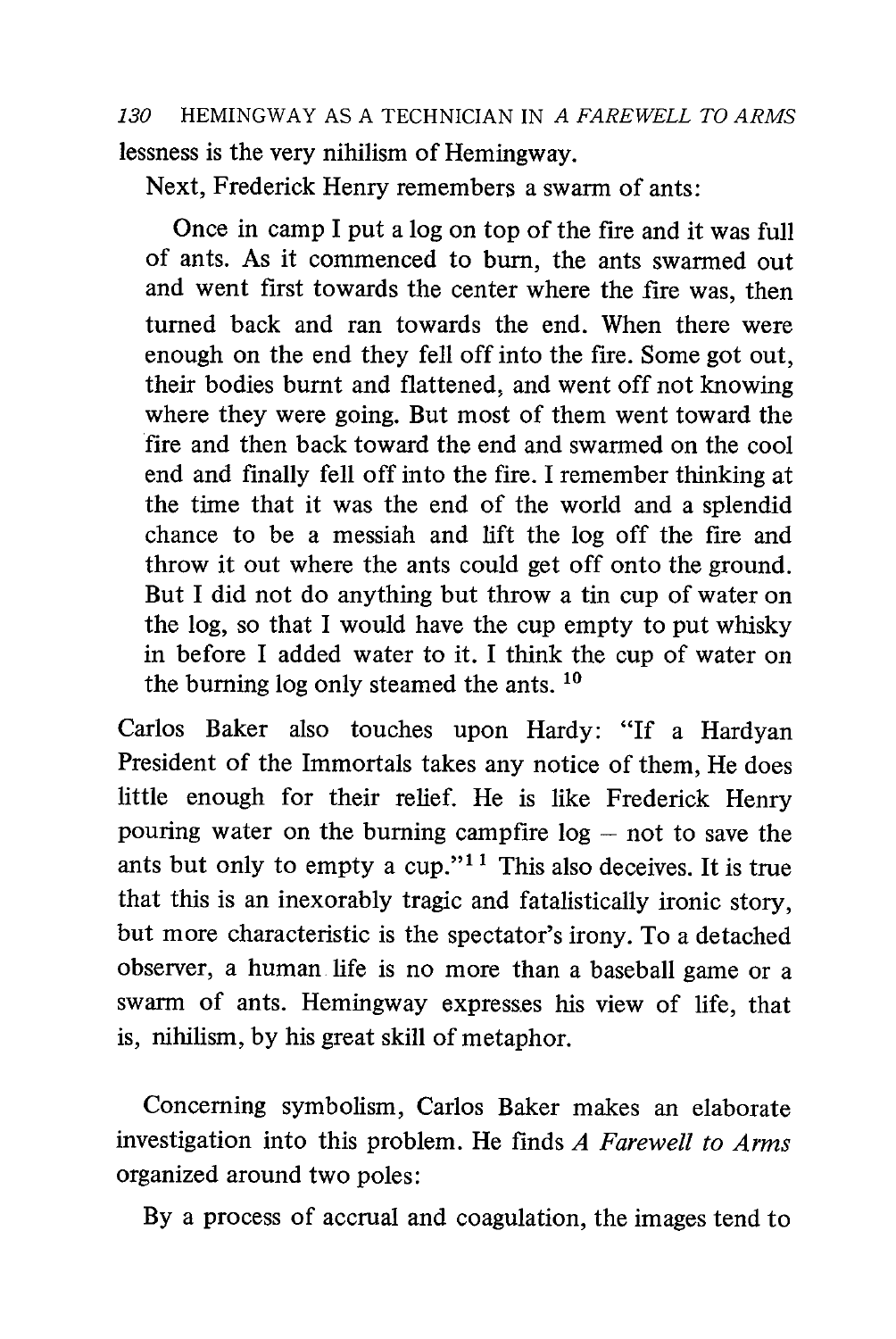#### Keiko Fujie 131

build round the opposed concepts of Home and Not-Home. . . . The Home concept, for example, is associated with the mountains: with dry-cold weather; with peace and quiet; with love, dignity, health, happiness, and the good life; and with worship of or at least the consciousness of God. The Not-Home concept is associated with low-lying plains; with rain and fog; with obscenity, indignity, disease, suffering, nervousness, war and death, and with irreligion.<sup>12</sup>

And he argues that from the first sentence of this novel, this antipodal symbolism is set up. His insight into Hemingway's symbolism may be excellent but rather overelaborate. "The plain," Frederick Henry narrates in the second paragraph of chapter I: "was rich with crops; there were many orchards of trees and beyond the plain the mountains were brown and bare. There was fighting in the mountains and at night we could see the flashes from the artillery." As early as the first chapter, Mr. Baker's antipodal symbolic structure becomes rootless. Moreover, Milan, where Henry and Catherine have a wonderful time of love, is in plain and Lausanne, the place of Catherine's death, stands on a series of steep hills. In detail, E.M. Halliday refutes him one by one.<sup>13</sup> If so, thousands of readers may not be aware of the Mountain-Plain antithesis.

Or we may think the unsuccessfully searching dog, looking back to the refuse can scene, as representative of Frederick Henry himself,<sup>14</sup> or the falling leaves and the dust of the opening paragraph, as representative of soldiers' inexorable doom as a whole. $15$ 

But the most striking one is, as generations of critics have remarked, rain; symbol of disaster. The rain begins in Milan just before Henry's return to the front after his recovery from the wound. The rain falls during the last dinner in Milan hotel, and on his way to the station. Steadily or intermittently,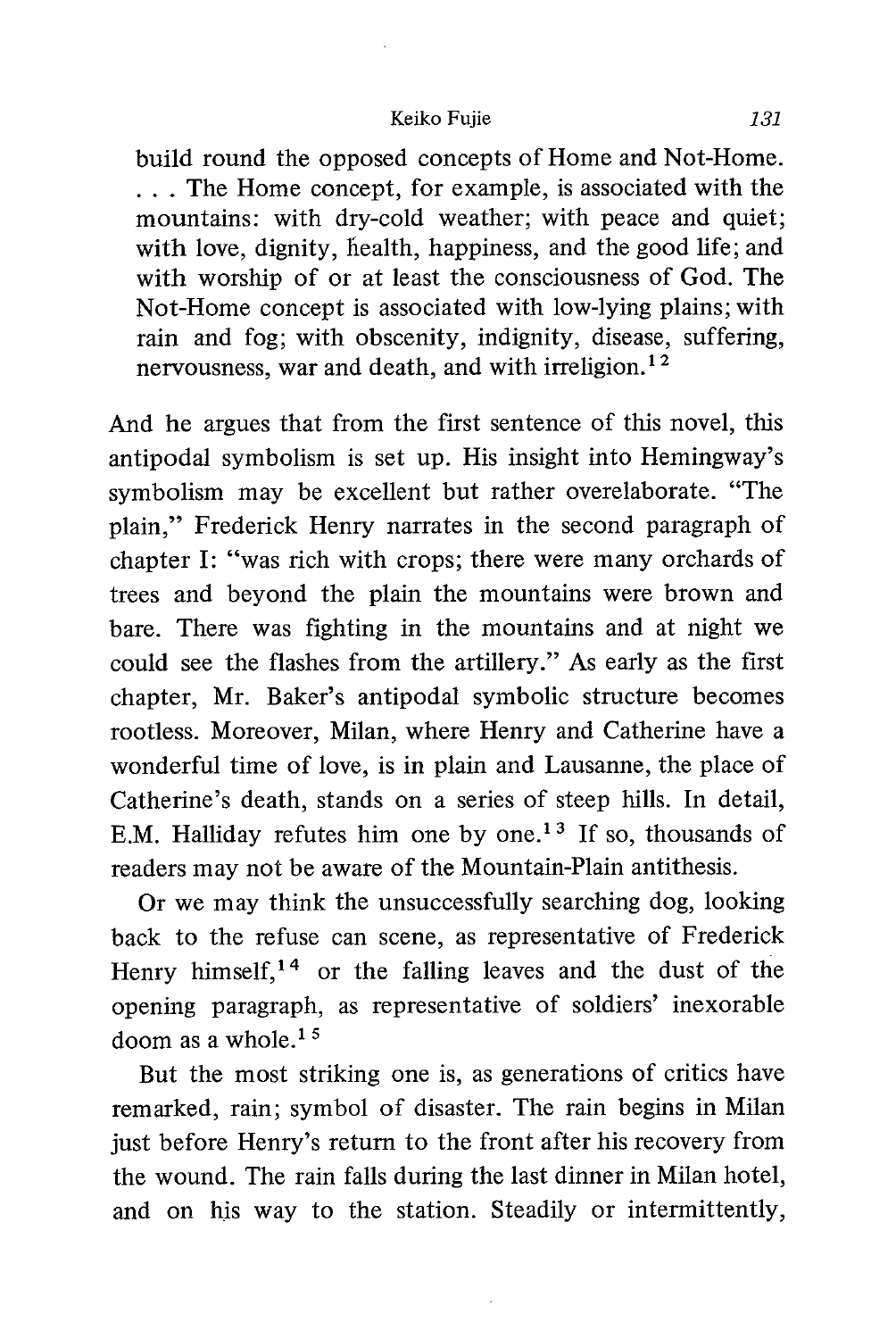### 132 HEMINGWAY AS A TECHNICIAN IN A FAREWELL TO ARMS

throughout the retreat, Henry's desertion to Stresa, the rain continues. But after his reunion with Catherine, the rain stops. "Catherine was asleep and the sunlight was coming in through the window. The rain had stopped.  $\ldots$  <sup>"16</sup> The night when military policemen come to arrest them, the rain begins to fall again. "That night there was a storm and I woke to hear the rain lashing the window panes."1 7 Henry and Catherine escape in a boat to Switzerland. in the rain. And they have a happy, tranquil life above Montreux. The idyllic life continues several months:

We had a fine life. We lived through the months of January and February and the winter was very fine and we were very happy. There had been short thaws when the wind blew warm and the snow softened and the air felt like Spring, but always the clear hard cold had come again and the winter had returned. In March came the first break in the winter. In the night *it started raining*. (italics not in the original)<sup>18</sup>

By the repetitive use of rain so far, the readers have been prepared to recognize disaster symbol. In this sense, the rain works as a signal of disaster.<sup>19</sup> And some premonitions of doom have been inserted. "I'm afraid of the rain," says Catherine in the Milan hospital on summer night, "because sometimes I see me dead in it."<sup>20</sup> And in fall, just before Henry returns to the front, they stay at a hotel in Milan. During a break in the conversation, the sound of rain is heard, and Henry quotes Marvell:

"And always at my back I hear Time's winged chariot hurrying near."<sup>21</sup>

Soon after that, Henry goes back to the front and the disastrous retreat begins. He deserts the army to Switzerland and has a fine life with Catherine. But she is going to have a baby: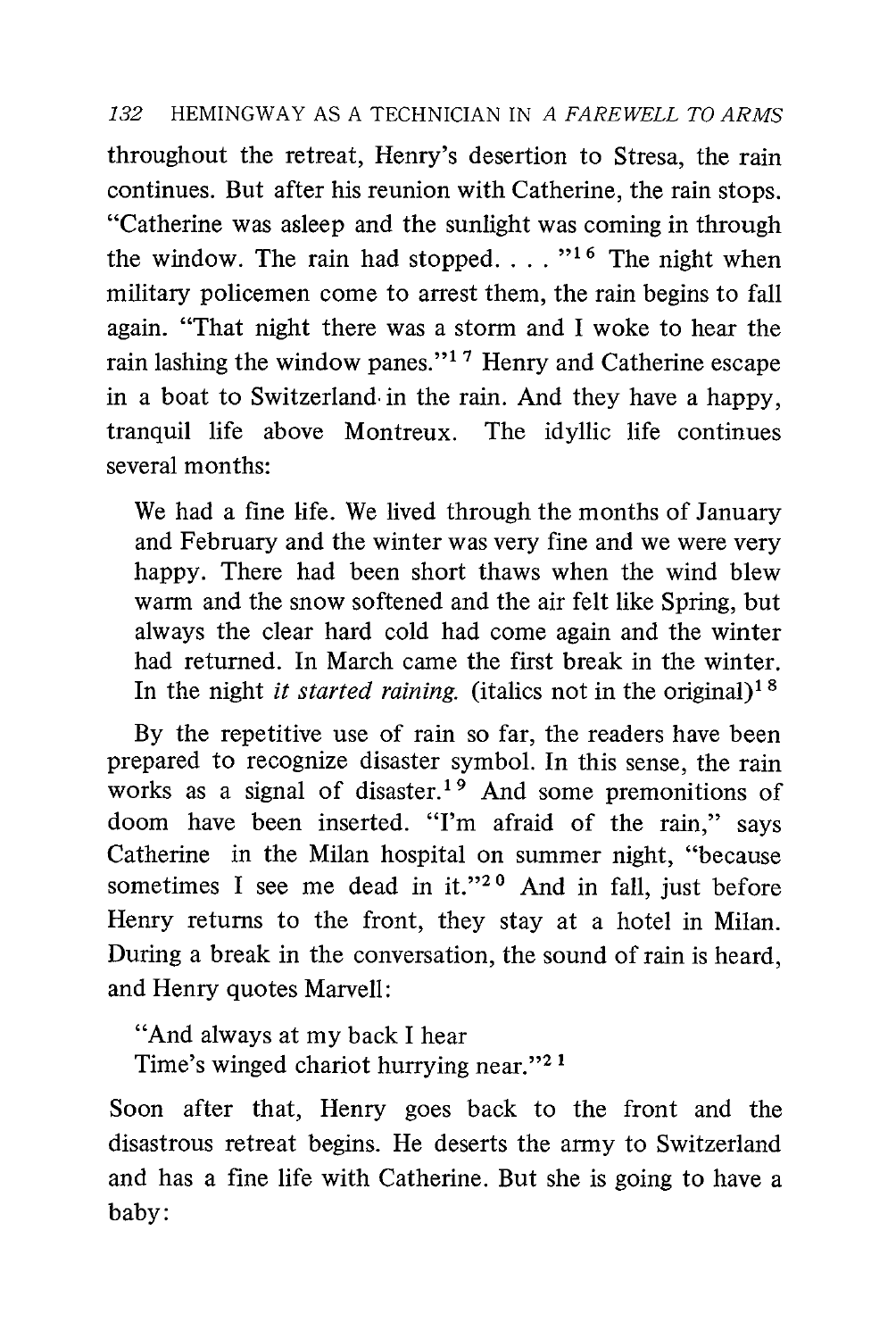We knew the baby was very close now and it gave us both a feeling as though something were hurrying us and we could not lose any time together.<sup>22</sup>

Giving an ominous presentiment to the readers by the use of the premonitions and the rain as signal or symbol of disaster, the story moves on to the final catastrophe, that is, Catherine's death:

 But after I had got them out and shut the door and turned off the light it wasn't any good. It was like saying good-bye to a statue. After a while I went out and left the hospital and walked back to the hotel in the rain. $2<sup>3</sup>$ 

Hemingway works toward symbolism by the repetition of rain. It is so repeated that it appeals to the readers' mind unconsciously and sometimes it works as a signal of disaster. Hemingway's symbolism needs no unnecessary and overelaborate investigation. Only by the repetitive use of rain, which merges with overall naturalness of this work, Hemingway sets up his symbolism.

Objective correlatives essentially have interest not in how things are but in what the feelings are. But in this novel not all of the descriptions of objective reality suggest the unstated emotion and the objective correlatives melt into overall naturalness or verisimilitude of this work. Even the technique of rain-symbolism gives us no impression of invention. It sometimes fuses with the scenic background and is congruous with the verisimilitude of this work. It is an exaggeration to call Hemingway a symbolist. Hemingway writes things as they are with the sound of metaphoric and symbolic import , underneath.